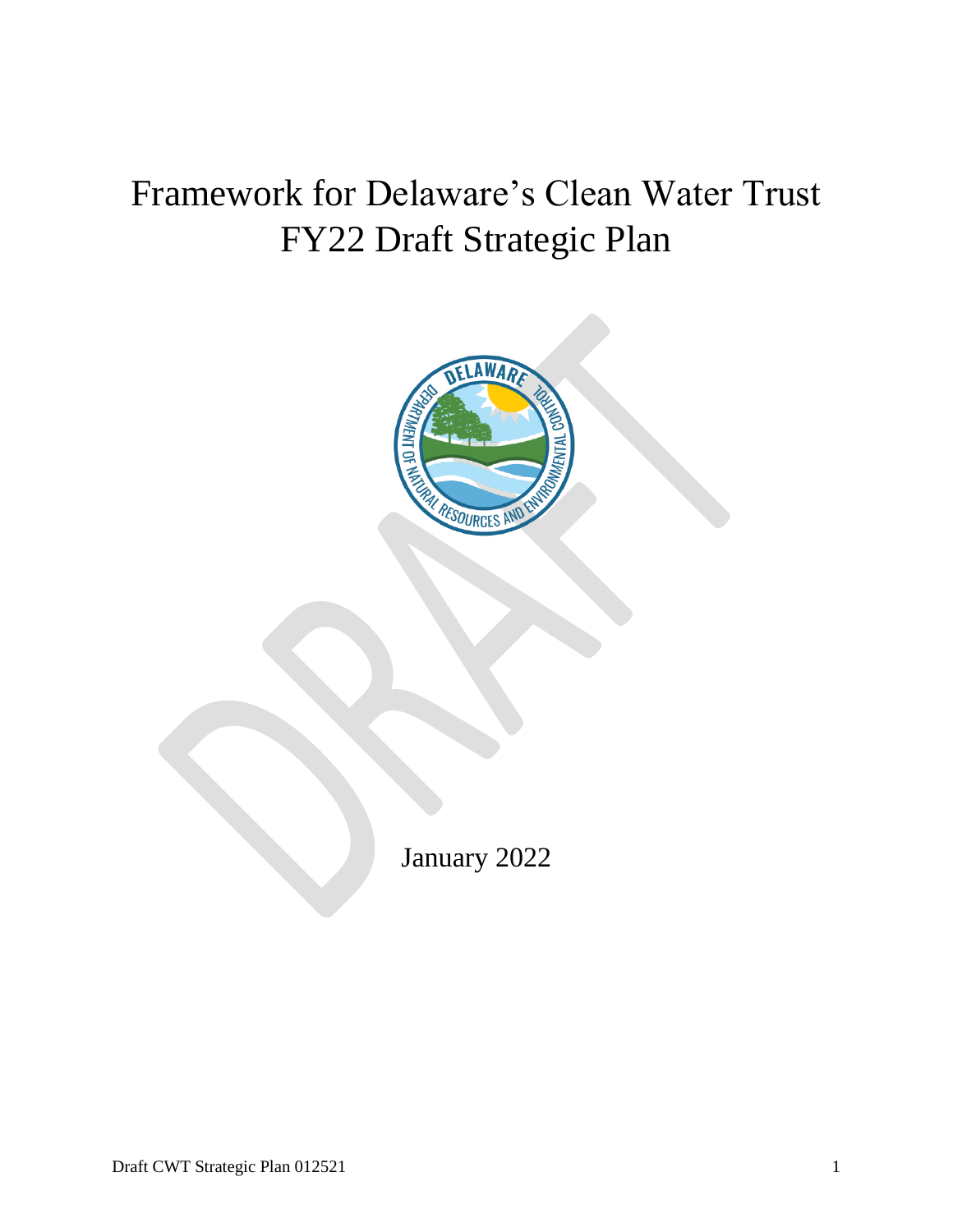# **Framework for Delaware's Clean Water Trust FY22 Draft Strategic Plan**

#### **Introduction**

Delaware's General Assembly determines that it is in the public interest to designate a Delaware Clean Water Trust account to be funded from the following sources:

- 1) Appropriations, including supplemental funds in the bond bill, intended to satisfy all of the following purposes:
	- § 7903(14) of this title related to the Delaware Safe Drinking Water Revolving Fund.
	- § 8003(12) of this title related to the Delaware Water Pollution Control Revolving Fund.
	- § 3923 of Title 7 related to Resource, Conservation and Development (RC&D) projects undertaken by the County Conservation Districts in Kent, New Castle and Sussex Counties.
- 2) Moneys received as repayments of principal and interest on loans, interest received on invested funds, and other funding made available.

To ensure coordination of the management of resources available for Clean Water Trust projects and other programs that impact the quality of the State's water resources, the Clean Water Trust Oversight Committee ("Committee") is established and shall serve in an advisory capacity to the Governor and the General Assembly.

#### **Vision and Mission**

**Vision:** Many of the State's waters do not meet water quality standards to support their designated uses, such as for drinking, swimming, or supporting aquatic life. The Clean Water Trust establishes a framework for assessing needs along with the planning and implementation of projects that support Delaware's efforts to improve the quality of the State's water supply and waterways. The Clean Water Trust Committee will draw upon recommendations from experts and stakeholders with the goal of assisting municipal and county governments and others in implementing affordable water quality projects.

#### **Mission:**

- Leverage Clean Water Trust funds with existing state and federal funds to implement clean water projects to protect Delaware waterways and rebuild Delaware's drinking water infrastructure with a focus on low-income and historically underserved communities.
- Prioritize funding that utilizes green infrastructure and the enhancement of natural systems to provide ecological benefits that improve water quality, demonstrate a high ratio of nutrient or pollution reduction to the amount of funding, and improve of community resilience to extreme weather, sea level rise, and other climate impacts.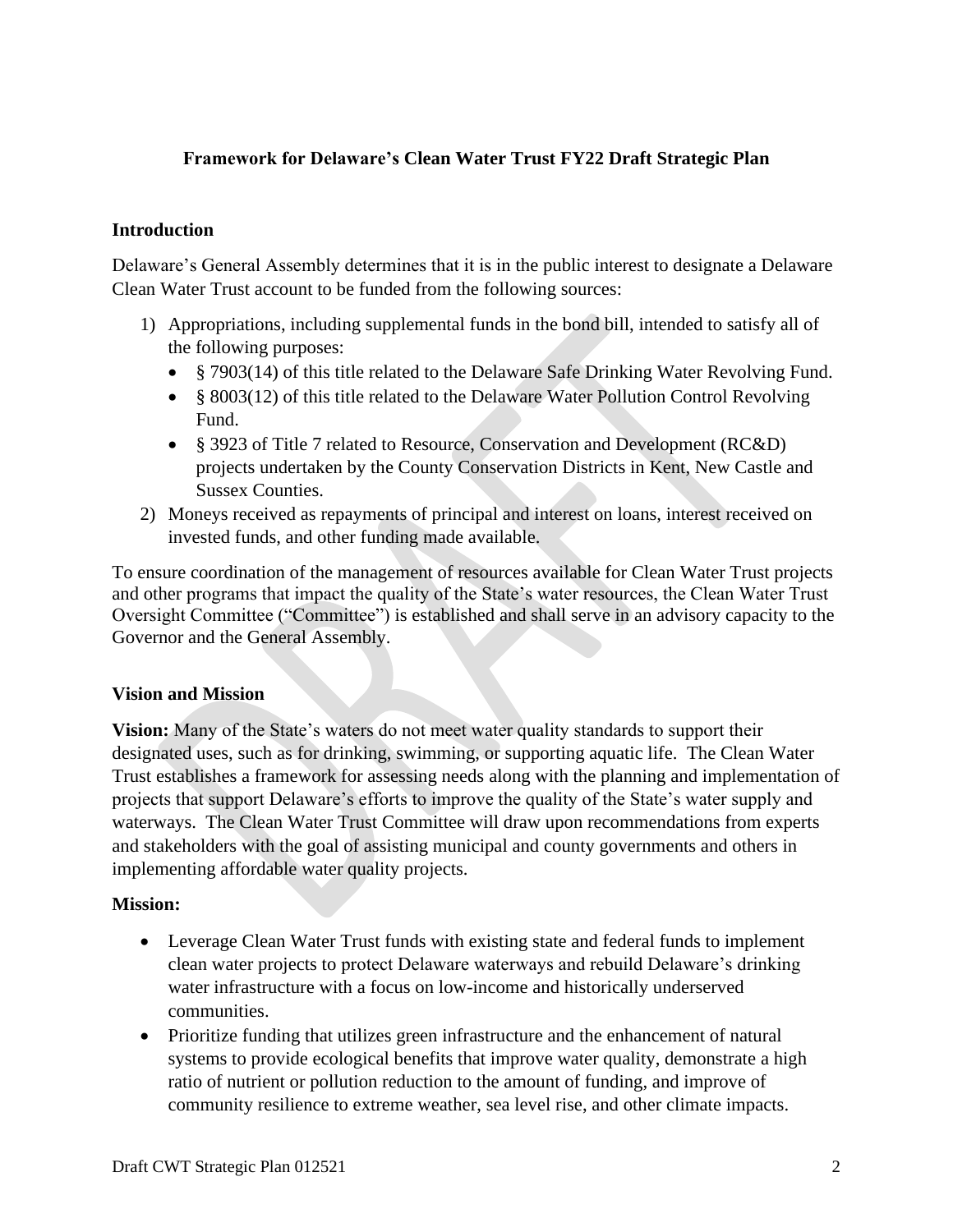- In concert with recent federal funding, prioritize funding that reduces known contaminates in drinking water such as PFOS, PFAS and lead.
- Establish programs to assist Delawareans to reduce the burden of water and sewer bills.
- Provide technical assistance to assist small communities to have the technical, managerial, and financial capacity to undertake clean water projects.

## **Goals of the Committee**

To encourage local governments, private entities, and farmers to undertake clean water projects that effectively and efficiently reduce pollution in the waters of the State by establishing mechanisms to facilitate planning and financing of such projects at the lowest reasonable costs.

To ensure the greatest environmental return on investment through the management and coordination of financial resources available to the State for drinking water, wastewater, drainage, and other eligible clean water projects which impact the quality of the State's water resources.

## **Responsibilities of the Trust**

The Committee shall be responsible for oversight of the Clean Water Trust account and shall produce and publish an Annual Report and Strategic Plan for Clean Water.

The strategic plan shall include all of the following:

#### **a. Multi-year water quality goals and progress toward meeting those goals.**

Section 305(b) of the Federal Clean Water Act requires that states and other entities prepare and submit a Watershed Assessment Report to EPA on April 1 of every even numbered year. EPA is required to summarize these reports and prepare a report of their own to Congress. The 305(b) reports and monitoring data are used to compile a list of impaired waters, commonly referred to as the  $303(d)$  list.

[2020 DRAFT State of Delaware Integrated 305\(b\)-303\(d\) Report](https://documents.dnrec.delaware.gov/swc/wa/Documents/2020%20Draft%20Delaware%20IR%20with%20appendices.pdf)

## **b. Challenges facing the achievement of such water quality goals.**

Lack of matching funds for watershed projects.

[Surface-Water-Needs-Assessment-Final-Report-APR-2020](https://documents.dnrec.delaware.gov/fab/Documents/Surface-Water-Needs-Assessment-Final-Report-APR-2020.pdf)

## **c. A prioritized list of proposed projects to attain such goals.**

- FY 2021 Revised CWSRF Project Priority List (PPL) [FY 2021 Revised CWSRF Project Priority List](https://documents.dnrec.delaware.gov/fab/Documents/Intended%20Use%20Plan%20and%20Project%20Priority%20List/2021-CWSRF-Project-Priority-List-2nd-solicitation.pdf)
- FY 2021 Revised CWSRF Intended Use Plan (IUP) [FY 2021 Revised CWSRF Intended Use Plan](https://documents.dnrec.delaware.gov/fab/Documents/Intended%20Use%20Plan%20and%20Project%20Priority%20List/2021-CWSRF-Intended-Use-Plan-2nd-solicitation.pdf)
- FY 2021 DWSRF Project Priority List [FY 2021 DWSRF Project Priority List](https://www.dhss.delaware.gov/dhss/dph/hsp/files/dwsrfppl2021.pdf)
- FY 2021 DWSRF Intended Use Plan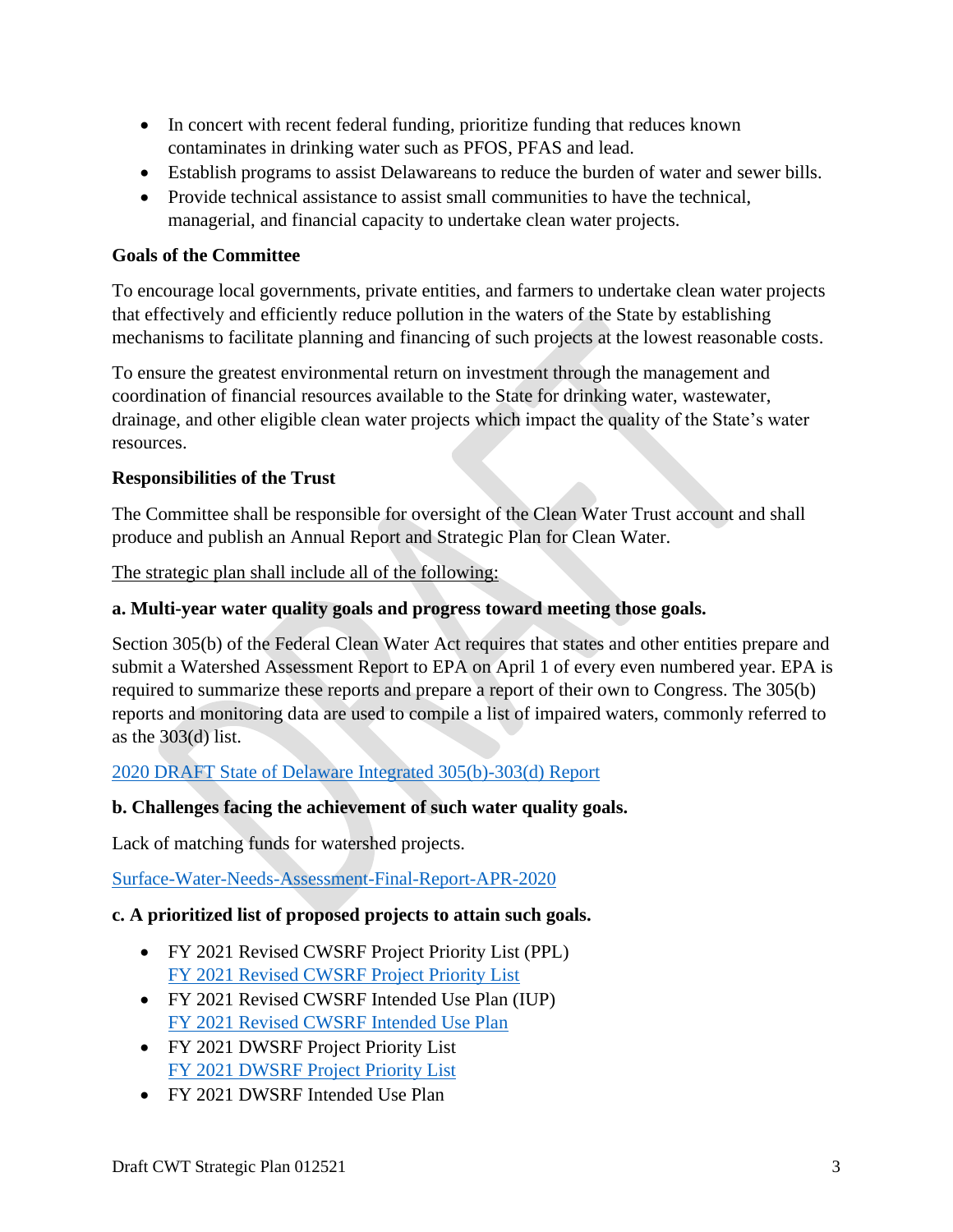[FY 2021 DWSRF Intended Use Plan](https://dhss.delaware.gov/dhss/dph/hsp/files/dwsrfiup2021.pdf) 

- FY 2022 RC&D Prioritized Active Projects [FY 2022 RC&D Prioritized Active Projects](https://documents.dnrec.delaware.gov/fab/Combined-FY22-RCD-List.pdf)
- Clean Water Initiative for Underserved Communities [Clean-Water-Initiative-for-Underserved-Communities](https://documents.dnrec.delaware.gov/fab/Documents/Clean-Water-Initiative-for-Underserved-Communities.pdf)

# **d. Drinking water testing priorities of the State.**

The State's approach when establishing priorities for testing drinking water may be guided by the following:

The Safe Drinking Water Act (SDWA), as amended in 1996, Section  $1412(b)(1)(B)(i)$  requires the EPA to publish the Contaminant Candidate List (CCL) every five years after public notice and an opportunity to comment. The CCL is a list of contaminants which are not subject to any proposed or promulgated National Primary Drinking Water Regulations (NPDWRs) but are known or anticipated to occur in public water systems (PWSs) and may require regulation under the SDWA. SDWA section 1412(b)(1)(B)(ii) directs the EPA to determine, after public notice and an opportunity to comment, whether to regulate at least five contaminants from the CCL every five years. Under Section 1412(b)(1)(A) of SDWA, the EPA makes a determination to regulate a contaminant in drinking water if the Administrator determines that:

- (a) the contaminant may have an adverse effect on the health of persons;
- (b) the contaminant is known to occur or there is substantial likelihood that the contaminant will occur in public water systems with a frequency and at levels of public health concern; and
- (c) in the sole judgment of the Administrator, regulation of such contaminant presents a meaningful opportunity for health risk reduction for persons served by public water systems.

# **e. Recommendations on minimum funding levels for wastewater and drinking water projects benefitting low-income and traditionally underserved communities through low interest loans and affordability grants.**

Bond Bill appropriations for the Clean Water Initiative state:

Section 88. Clean Water Initiative. Section 1 Addendum of this Act makes an appropriation to Clean Water State Revolving Fund. At least \$1,600,000 of these funds shall be used for the development, administration, and implementation of a clean water financing program to benefit low-income and traditionally underserved communities through lower interest rates and affordability grants.

## **f. Recommendations on strategies that support low-income consumer affordability.**

There is a federal program being managed by DHSS for the Low-Income Household Water Assistance Program (LIHWAP) that provides funds to assist low-income households with water and wastewater bills. <https://www.dhss.delaware.gov/dhss/dph/hsp/lihwap.html>